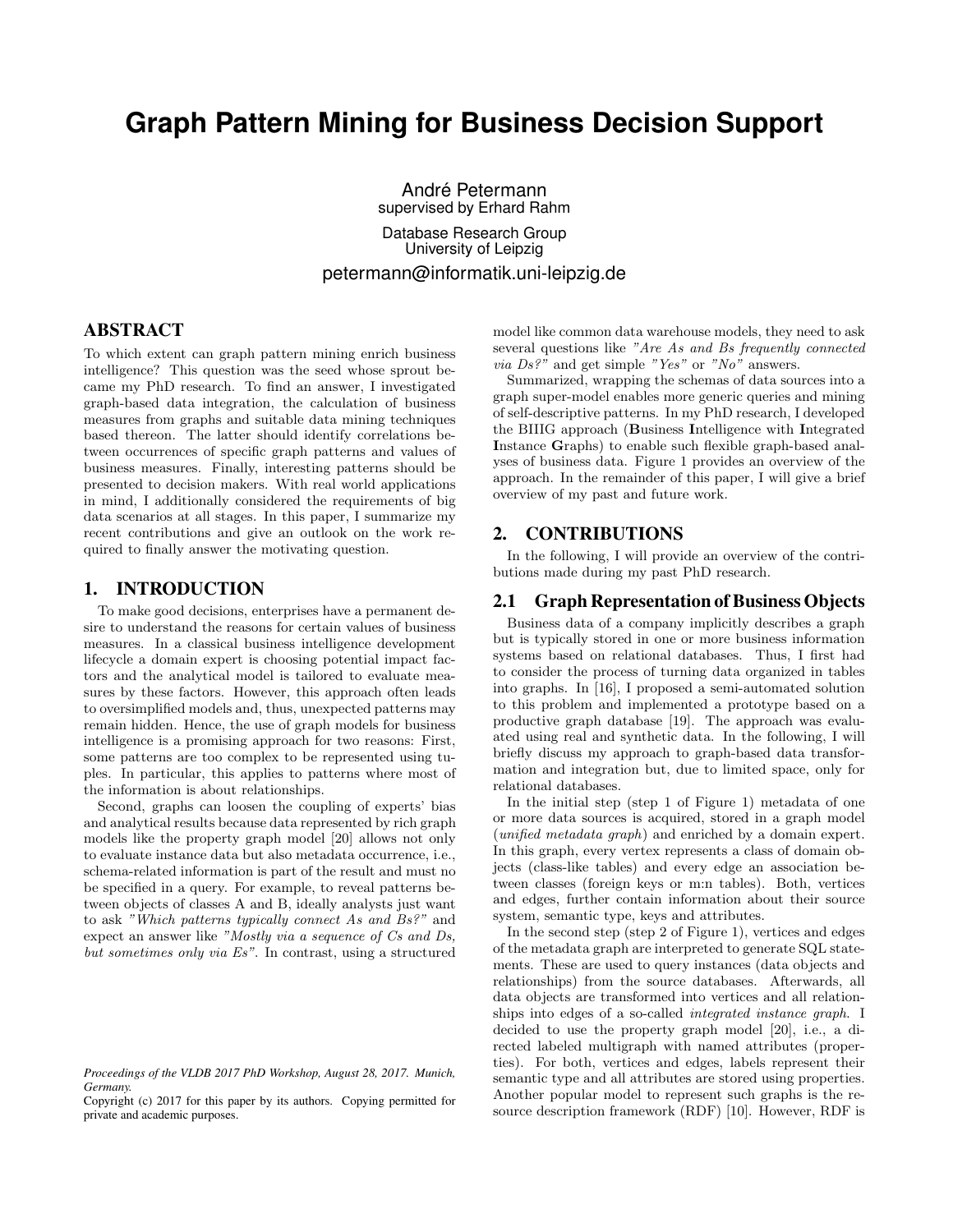

more general and provides no dedicated structures for logical relationships, labels and properties. In consequence every attributed relationship must be represented by a subgraph [7] and the total number of edges would be much higher.

Besides model transformation, the second step may also include data integration. Every vertex has a globally unique source identifier composed from identifiers for source system, class and record. Thus, the approach supports relationships across data sources. Such relationships may exist for two reasons: First, data objects of different systems may reference each other, for example, a ticket of a customer issue tracking system may reference an invoice stored in an accounting system. Second, certain master data is held redundantly and copies refer to a global business key (e.g., customer number). For the latter case, I proposed vertex fusion, a strategy to automatically merge the resulting vertices and to redirect their relationships.

#### 2.2 Business Transaction Graphs

Data warehouse models use a schema (e.g., star schema) that needs to be defined in advance to link facts and dimensions. Data mining techniques based thereon can evaluate the co-occurrence of certain dimensional values (e.g., feature vectors). The major aim of the BIIIG approach was to enable an additional evaluation of the relationship structure among interrelated facts as well as between facts and dimensions. Analyzing such structural patters is promising, for example, to reveal interaction patterns between customers and certain employees that lead to high sales profit. Here, the first challenge was to find a suitable abstraction to enable such analyses. For this reason, I introduced the concept of business transaction graphs [16] as the base for measure aggregation (Section 2.3) and graph pattern mining (Section 2.5). A business transaction graph represents, for example, a single execution of a business process like trading or manufacturing goods.

I proposed a domain-specific algorithm to automatically extract a collection of such graphs from the integrated instance graph (step 3 in Figure 1). Figure 2 shows four example business transaction graphs of a sales process. For sake of ease, edge types are omitted. The algorithm is based on the observation that transactional data (e.g., Email, Quotation, SalesOrder) only link each other in the case of a causal connection. Here, causally connected means object B (e.g., an invoice) would not exist without the prior existence of object A (e.g., a quotation). Thus, the algorithm first identifies connected components of transactional data and, afterwards, adds all master data (e.g., Customer, Employee, Product) that is directly connected to one of the compo-

nent's vertices. In consequence, every transactional vertex belongs to exactly one graph while master data instances may be part of many graphs. The algorithm's only requirement is the categorization of vertices to represent either master or transactional data. This categorization is done by a domain expert at the class level and taken over by their instances.

Due to the bad availability of datasets from real business information systems, I designed and implemented FoodBroker [17], a data generator based on business process simulation. The generated data's schema is inspired by real business information systems. Further on, every master data object has a quality criterion and will, if participating, influence the process execution positively or negatively. For example, the more poor master data objects interact in a process the higher is the chance for a bad process outcome like financial loss. Thus, data generated by FoodBroker is suitable to evaluate the BIIIG approach.

#### 2.3 Business Measure Aggregation

To analyze graph collections, first, measures need to be calculated on the graph-level. For this reason, I proposed the graph aggregation operation [14, 16]. Aggregation derives a scalar value from an input graph's vertices and edges including labels and properties, e.g., to count contained vertices of a certain type or to sum all values of a specified property. The actual calculation is specified by a user-defined function  $\gamma$  that is executed for every graph of a collection. For example, the attributes isClosed and soCount attached to the graphs of Figure 2 represent the results of two different aggregation functions  $\gamma_{\text{isClosed}}$  and  $\gamma_{\text{soCount}}$ . While  $\gamma_{\text{soCount}}$ counts vertices of type SalesOrder,  $\gamma_{\rm isClosed}$  will check, if the graph contains a closed sales quotation, i.e., if the sales process is finished. The result of an aggregation function can be used to filter a graph collection. In our example, only graphs with  $\gamma_{\text{isClosed}} = true$  were selected to apply  $\gamma_{\text{soCount}}$ . Since vertices of type SalesOrder only exist in the case of a confirmed (won) Quotation, this aggregation result can be used to categorize graphs into won ( $\gamma_{\text{softmax}} > 0$ ) and lost  $(\gamma_{\text{soCount}} = 0)$  ones.

## 2.4 Scalable Frequent Subgraph Mining

To find correlations between certain business measures values and graph patterns, pattern frequencies need to be computed. This primitive operation is the well known problem of frequent subgraph mining [5]. Since the problem is NP-complete and graph collections in business applications can be very large I required a massive parallel solution to minimize total response times. There are three distributed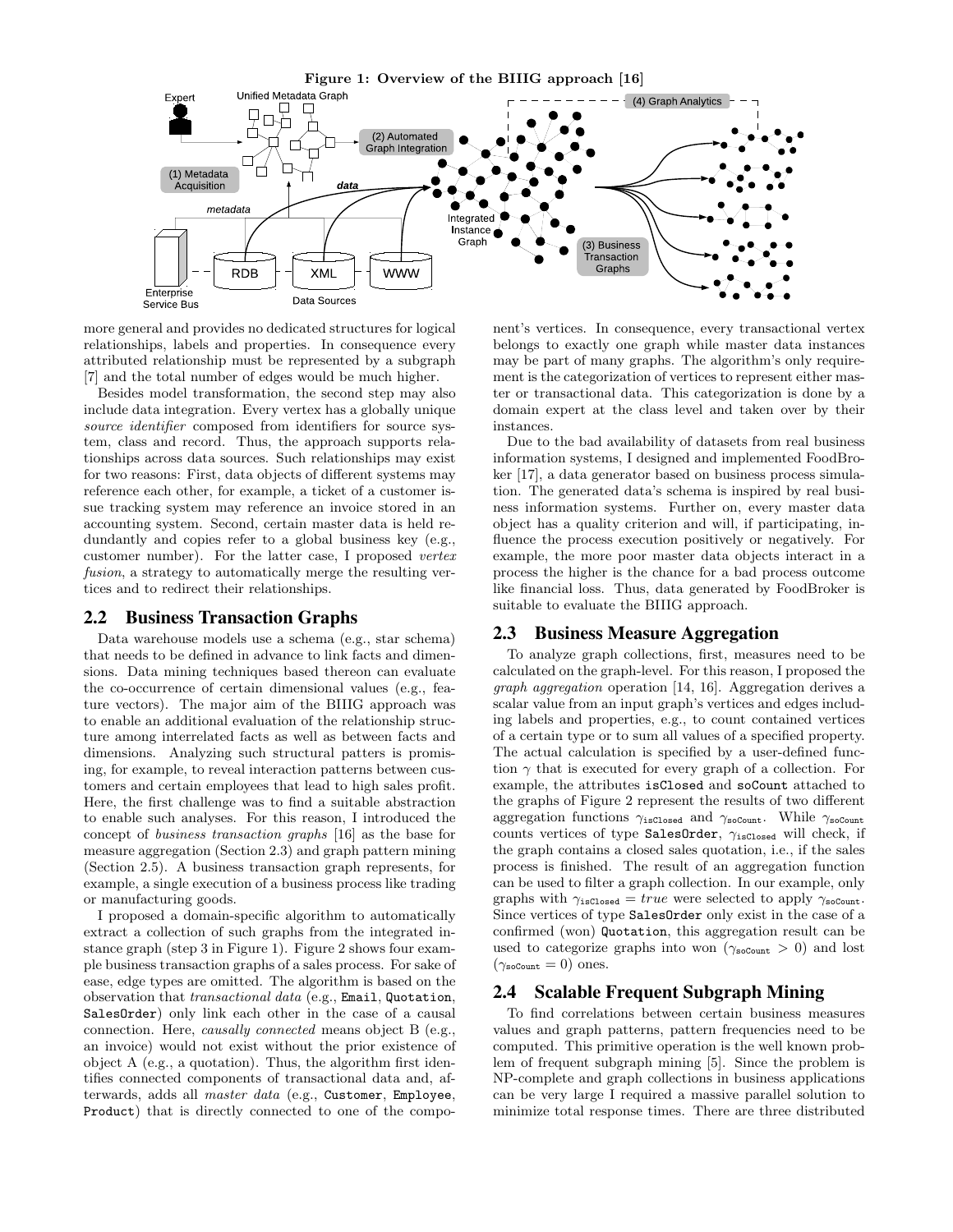approaches to (exact and complete) frequent subgraph mining based on MapReduce [4, 11, 12]. However, none of these approaches is capable to mine directed multigraphs.

Thus, I discussed an extension of the popular gSpan algorithm [22] to support directed multigraphs in [15] and proposed DIMSpan [18], the first approach to frequent subgraph mining based on distributed in-memory dataflow systems like Apache Spark [23] or Apache Flink [2]. In comparison to the existing MapReduce based approaches, DIMSpan not only requires fewer disk access but also shuffles less data over the network and can reduce the total number of expensive isomorphism resolutions to a minimum. In experimental evaluations I have shown that a lightweight data structure as well as effective and fast compression techniques based thereon are key techniques for good scalability in big data scenarios. Figure 3 shows example evaluation results of DIMSpan. The chart on the left hand side shows a perfect scalability for increasing input data volume, since computation time for a portion of 100K graphs is decreasing for a growing number of graphs at different minimum support thresholds  $s_{min}$ . The chart on the right hand side shows good speedup for an increasing cluster size.

#### 2.5 Category Characteristic Patterns

Since we are able to categorize graphs based on aggregated measures and can compute pattern frequencies, we can also mine correlations between categories and certain patterns. In [14] I proposed an analytical workflow to identify such category characteristic patterns. Figure 2 shows four example graphs where the top 3 represent finished executions of a sales process ( $\gamma_{\text{isClosed}} = true$ ) categorized into won ( $\gamma_{\text{softmax}} > 0$ ) and lost ones ( $\gamma_{\text{softmax}} = 0$ ). Blue and red color are used to highlight example patterns. The pattern in blue color represents 'a phone call made by Alice' and the one in red color 'an email sent by Bob'. To enable the extraction of patterns combining labels and values of certain properties I additionally use a specific transformation between categorization and mining.

In contrast to basic frequent subgraph mining, I require patterns not just to be frequent but to be characteristic for a measure category. For example, the blue pattern is interesting, as it occurs in all of the won cases but not in the lost one. By contrast, the red pattern occurs in all graphs of both categories and, thus, is considered to be trivial. Therefore, I use an interestingness measure comparing a pattern's frequency in different categories. The measure is a function that evaluates the relative support of a pattern within a category in relation to its average relative support in all categories. Based on this measure, the analyst sets an interestingness threshold to prune patterns by minimum interestingness. Additionally, there is a candidate threshold to specify the minimum support of a pattern inside a category to be considered as a candidate. This parameter is used to save computations in exchange for result completeness.

#### 2.6 Framework Integration

The implementation of the initial prototype [19] only covered data integration and simple analytical queries. To find a suitable platform for complex workflows including measure calculation and pattern mining, I performed an indepth comparison of graph databases [7] and examined the suitability of different graph processing technologies [14]. I found out that none of the existing systems could satisfy my

# Figure 2: Example Business Transaction Graphs [14]<br> **EUSINESS TRANSACTION FOR THE (13: 1, 15Closed:** true, soCount: 2)



requirements, especially they miss support for graph collections and graph properties. Thus, I joined the development of Gradoop [9], a scalable framework supporting complex workflows [15] of multiple operations on both graphs and graph collections.

The aggregation and vertex fusion operators proposed in [16] became part of GRADOOP's extended property graph model. Additionally, DIMSpan [18] as well as the algorithms to extract business transaction graphs [16] and the one to identify category characteristic patterns [14] were implemented to fit a dedicated interface for plug-in algorithms and are part of GRADOOP's open source repository<sup>1</sup>. Besides operators related to the BIIIG approach, the framework provides further valuable analytical operators such as graph grouping [8] and graph pattern matching [6].

### 3. PROBLEMS AND FUTURE WORK

In first evaluations of mining characteristic patterns from FoodBroker data I found out that the expected result was returned but the number of patterns quickly became very large and may overwhelm analysts. However, I was already able to identify two particular "data science" problems and their potential solutions: First, the method described in Section 2.5 eliminates trivial patterns for each category but not combinations of trivial and characteristic patterns. Thus, I'll investigate ranking results using a fast analytical method of graph p-value calculation [13]. Based thereon most significant patterns should be presented first.

 $^{\rm 1}$ www.gradoop.com